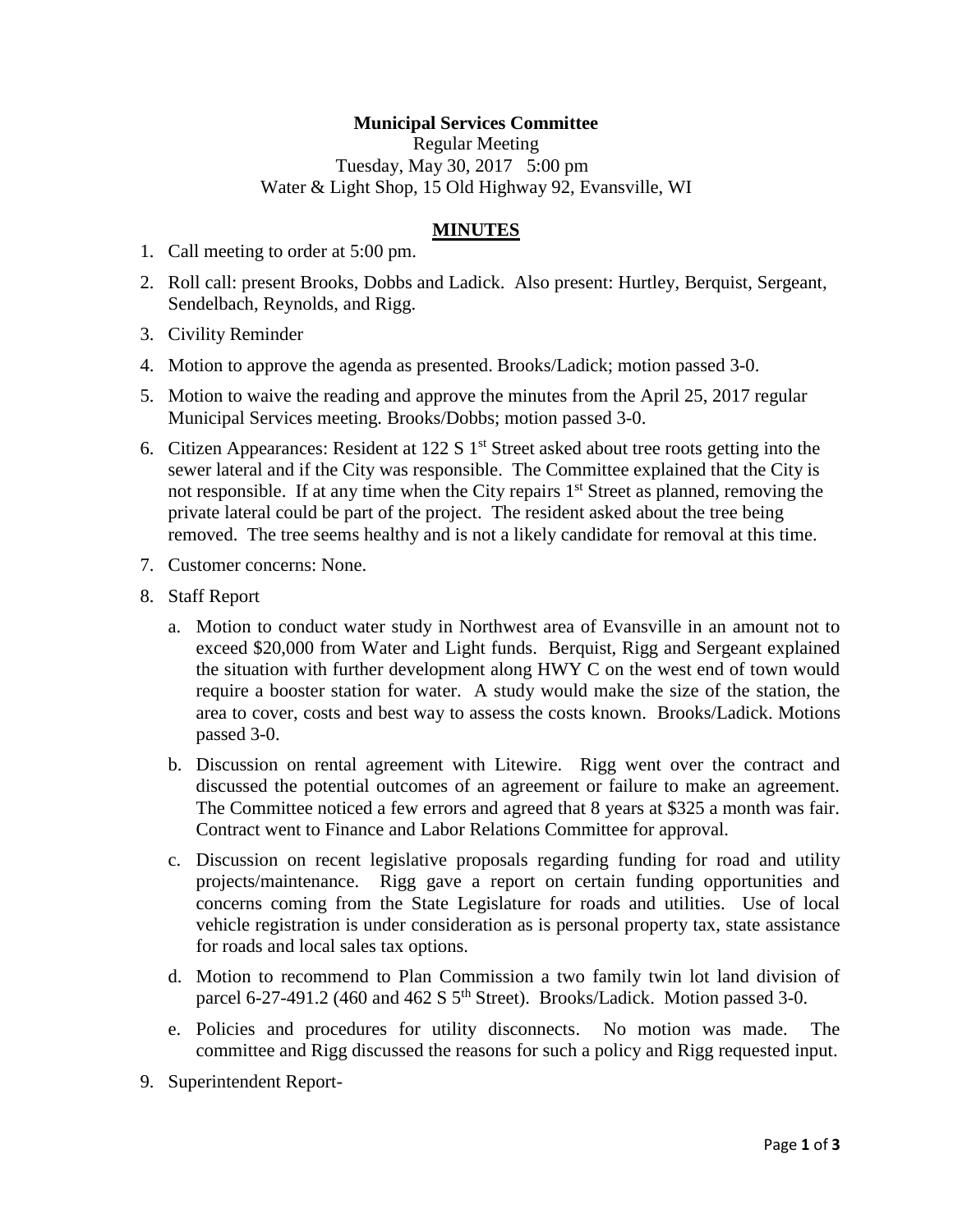- a. Yard waste policy and procedures for contractor and residential dumping. No motion was made. The Committee asked Reynolds to work on a plan and present later.
- b. Discussion and recommendation on budget amendment for tree removal. There is no final number but Rigg suggested treating this project like a CIP project with contractors removing ash trees and not have other projects fall behind. Other options such as contracting stump removal was discussed.
- c. Sanitary and storm sewer manhole issues. Reynolds gave an update on some of the conditions of our brick sewer manholes. Some are failing structurally, like on Water Street, while some may fail soon. Berquist recommended a contractor come down and assess how many need repair and see how much it may cost.
- d. Motion to recommend to Common Council Resolution 2017-14 *Documenting Review and Approval of the 2016 Compliance Maintenance Annual Report.* Rigg and Berquist said the report is good but the chloride levels are an issue and many municipalities face the same issue. Brooks/Ladick. Motion passed 3-0.
- e. Parks and Recreation Report. Sendelbach reported that there was some vandalism at Westside Park. Masons donated an ADA park bench, Westside Park seeding has started to expand the practice/play area for local sports organizations.
- f. AMI Project (Placeholder). Nearly 50 meters have been changed. They are being tracked and if they have no issue with billing, the project will resume. Syncing between the water meters and billing is still an issue that is being worked on.
- 10. City Engineer Report
	- a. First Street Project (Placeholder).Final layer has been applied.
	- b. Westfield Meadows & Windmill Ridge (Placeholder). Project has started but is delayed some due to weather.
	- c. WWTP (Placeholder) Motion to direct engineer to place on hold the screw press bidding proceedings until December 2017. Contractor interest is down at this moment. Moving the bidding process until after construction season ends may give a better price with more offers. Brooks/Ladick. Motion passed 3-0.
- 11. WPPI Report Brooks reported that WPPI has 2 new renewable projects being researched. Their goal is to reach 35% less carbon, ahead of the Clean Energy goals set in the Obama Administration.
	- a. Written report. Baker Manufacturing is going to be participating in a video series promoting the RPF for Energy Efficiency program and was awarded an RFP grant. 2017 EW&L Scholarship went to Taylor McHone. We are working with WPPI to get metering set up at the new primary metering point at Stoughton Trailers. Larson Acres has finished their Level 2 Audit. The Energy star Rebate program is off to a good start, and we had 8 different customers get rebates and one person received a rebate for a Smart Thermostat. The police building LED Retrofit is almost finished.
- 12. Old Business
	- a. MUTCD and ADA Sign Compliance. None.
- 13. New Business